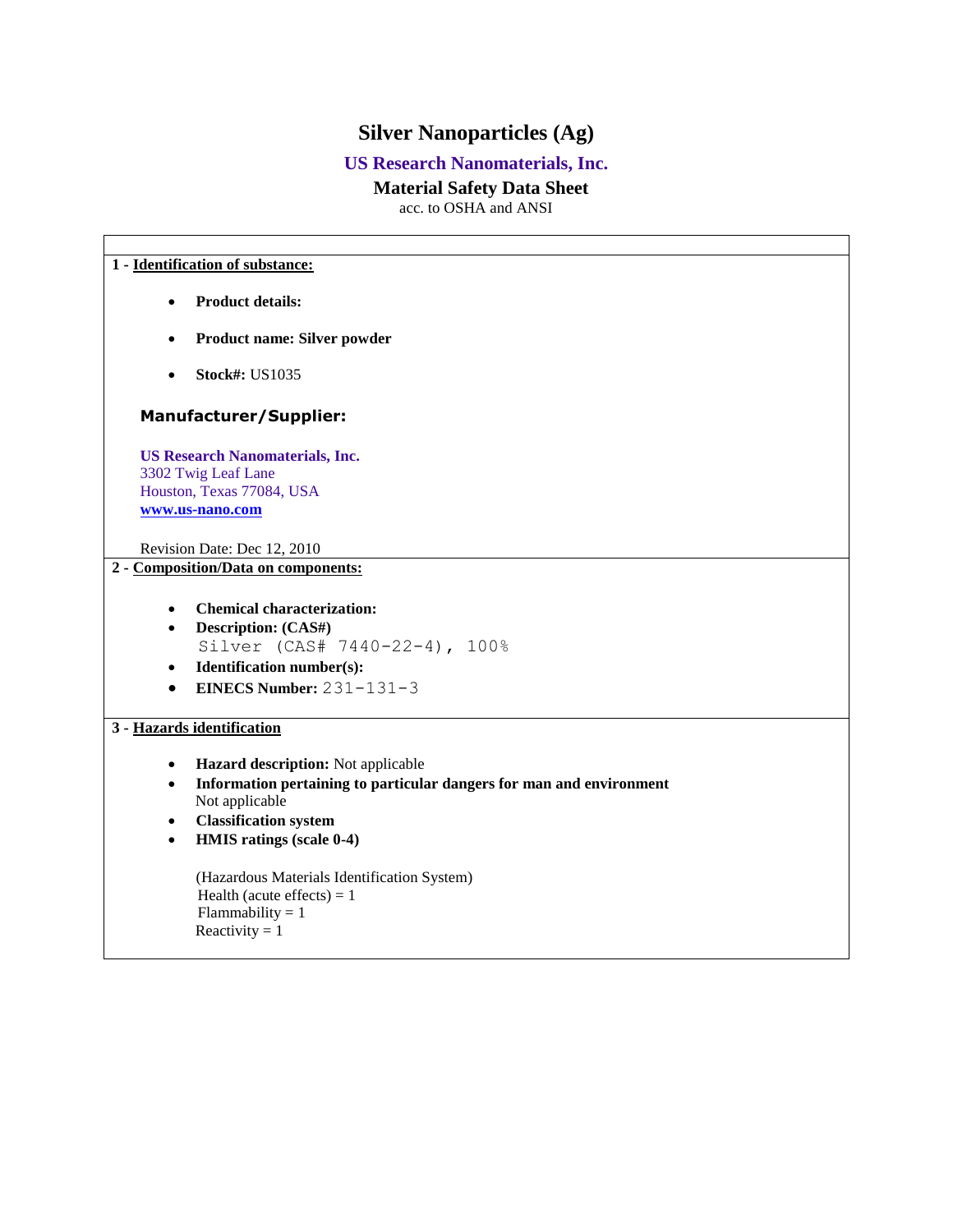| 4 - First aid measures              |                                                                                                                                                                                                                                                                                                                                                                                                                                            |  |  |
|-------------------------------------|--------------------------------------------------------------------------------------------------------------------------------------------------------------------------------------------------------------------------------------------------------------------------------------------------------------------------------------------------------------------------------------------------------------------------------------------|--|--|
| $\bullet$<br>$\bullet$<br>$\bullet$ | <b>After inhalation</b><br>Remove to fresh air. If required, provide artificial respiration. Keep patient warm. Seek immediate<br>medical advice.<br>After skin contact<br>Immediately wash with water and soap and rinse thoroughly. Seek immediate medical advice.<br>After eye contact<br>Rinse opened eye for several minutes under running water. Then consult a doctor.<br><b>After swallowing</b><br>Seek immediate medical advice. |  |  |
| 5 - Fire fighting measures          |                                                                                                                                                                                                                                                                                                                                                                                                                                            |  |  |
|                                     | Suitable extinguishing agents<br>Fire-extinguishing powder or dry sand.                                                                                                                                                                                                                                                                                                                                                                    |  |  |
|                                     | Protective equipment:<br>Wear self-contained respirator.<br>Wear fully protective impervious suit.                                                                                                                                                                                                                                                                                                                                         |  |  |
| 6 - Accidental release measures     |                                                                                                                                                                                                                                                                                                                                                                                                                                            |  |  |
|                                     | <b>Person-related safety precautions:</b><br>Wear protective equipment. Keep unprotected persons away.<br>Ensure adequate ventilation                                                                                                                                                                                                                                                                                                      |  |  |
| $\bullet$                           | <b>Measures for environmental protection:</b><br>Do not allow material to be released to the environment.                                                                                                                                                                                                                                                                                                                                  |  |  |
| $\bullet$                           | <b>Measures for cleaning/collecting:</b><br>Pick up mechanically, ensure adequate ventilation.                                                                                                                                                                                                                                                                                                                                             |  |  |
|                                     | <b>Additional information:</b><br>See Section 7 for information on safe handling<br>See Section 8 for information on personal protection equipment.<br>See Section 13 for disposal information.                                                                                                                                                                                                                                            |  |  |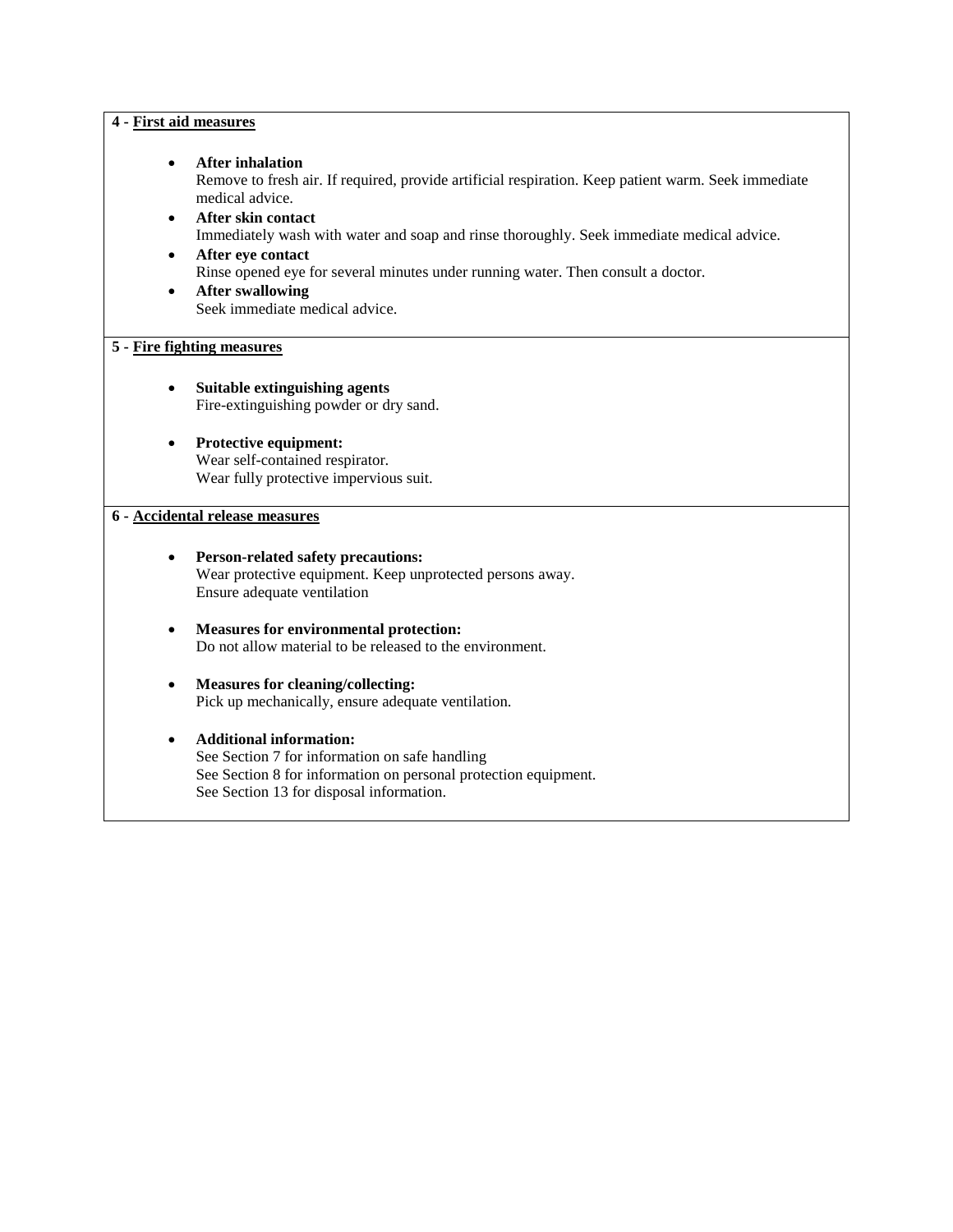### **7 - Handling and storage**

- **Handling:**
- **Information for safe handling:**  Keep container tightly sealed. Store in cool, dry place in tightly closed containers. Ensure good ventilation at the workplace.
- **Information about protection against explosions and fires:**  No Special Requirements
- **Storage**
- **Requirements to be met by storerooms and receptacles:**  No special requirements.
- **Information about storage in one common storage facility:**  Do not store together with alkalies (caustic solutions). Do not store together with acids.
- **Further information about storage conditions:**  Keep container tightly sealed. Store in cool, dry conditions in well sealed containers.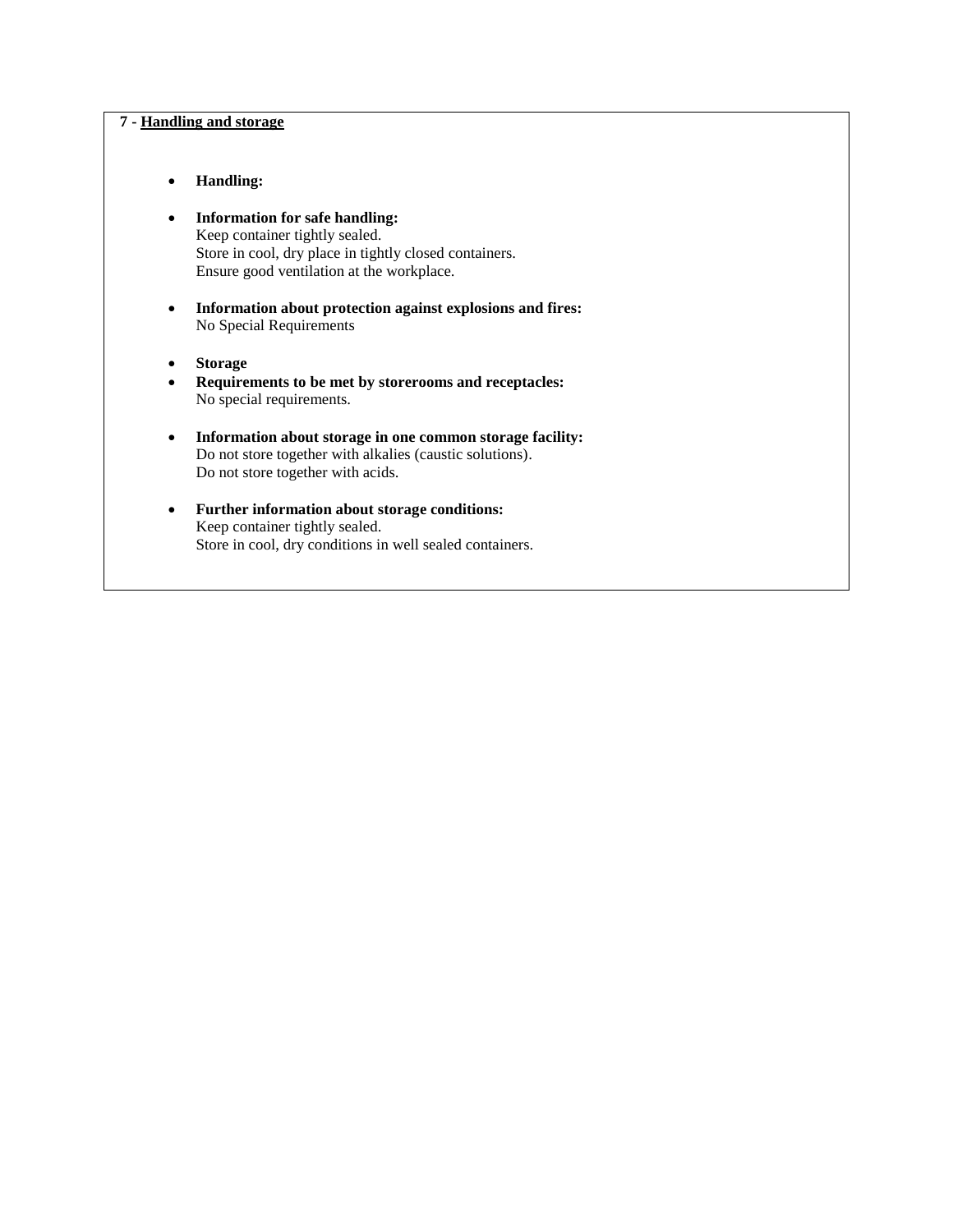| 8 - Exposure controls and personal protection |                                                                                                                                                                                                             |                            |  |
|-----------------------------------------------|-------------------------------------------------------------------------------------------------------------------------------------------------------------------------------------------------------------|----------------------------|--|
| $\bullet$                                     | Additional information about design of technical systems:<br>Properly operating chemical fume hood designed for hazardous chemicals and having an average face<br>velocity of at least 100 feet per minute. |                            |  |
|                                               | Components with limit values that require monitoring at the workplace:                                                                                                                                      |                            |  |
|                                               | Silver metal                                                                                                                                                                                                | mq/m <sup>3</sup>          |  |
|                                               | <b>ACGIH TLV</b><br>Austria MAK                                                                                                                                                                             | 0.1<br>0.01                |  |
|                                               | Belgium TWA<br>Denmark TWA                                                                                                                                                                                  | 0.1<br>0.01                |  |
|                                               | <b>Finland TWA</b><br>France VME<br>Germany MAK<br>Japan OEL                                                                                                                                                | 0.1<br>0.1<br>0.01<br>0.01 |  |
|                                               | Korea TWA<br><b>Netherlands MAC-TGG</b><br>Norway TWA                                                                                                                                                       | 0.1<br>0.01<br>0.01        |  |
|                                               | Russia TWA                                                                                                                                                                                                  | 1-STEL                     |  |
|                                               | Sweden NGV<br>Switzerland MAK-W<br>United Kingdom TWA<br><b>USA PEL TWA</b>                                                                                                                                 | 0.1<br>0.01<br>0.1<br>0.01 |  |

**Additional information:** No data

### **Personal protective equipment**

- 1. Eye Protection: ANSI 787 rated safety glasses with side-shields
- 2. Respiratory Protection: NIOSH N-100 or P-100 rated particulate respirator with full face mask.
- 3. Skin Protection: Nitrile gloves or equivalent and protective clothing to prevent skin contact, such as cotton fiber lab coat or uniform or Tyvek coveralls
- 4. Ventilation: A local or general exhaust system is recommended.

## **General protective and hygienic measures**

- 1. The usual precautionary measures for handling chemicals should be followed.
- 2. Keep away from foodstuffs, beverages and feed.
- 3. Remove all soiled and contaminated clothing immediately.
- 4. Wash hands before breaks and at the end of work.
- 5. Avoid contact with the eyes.
- 6. Avoid contact with the eyes and skin.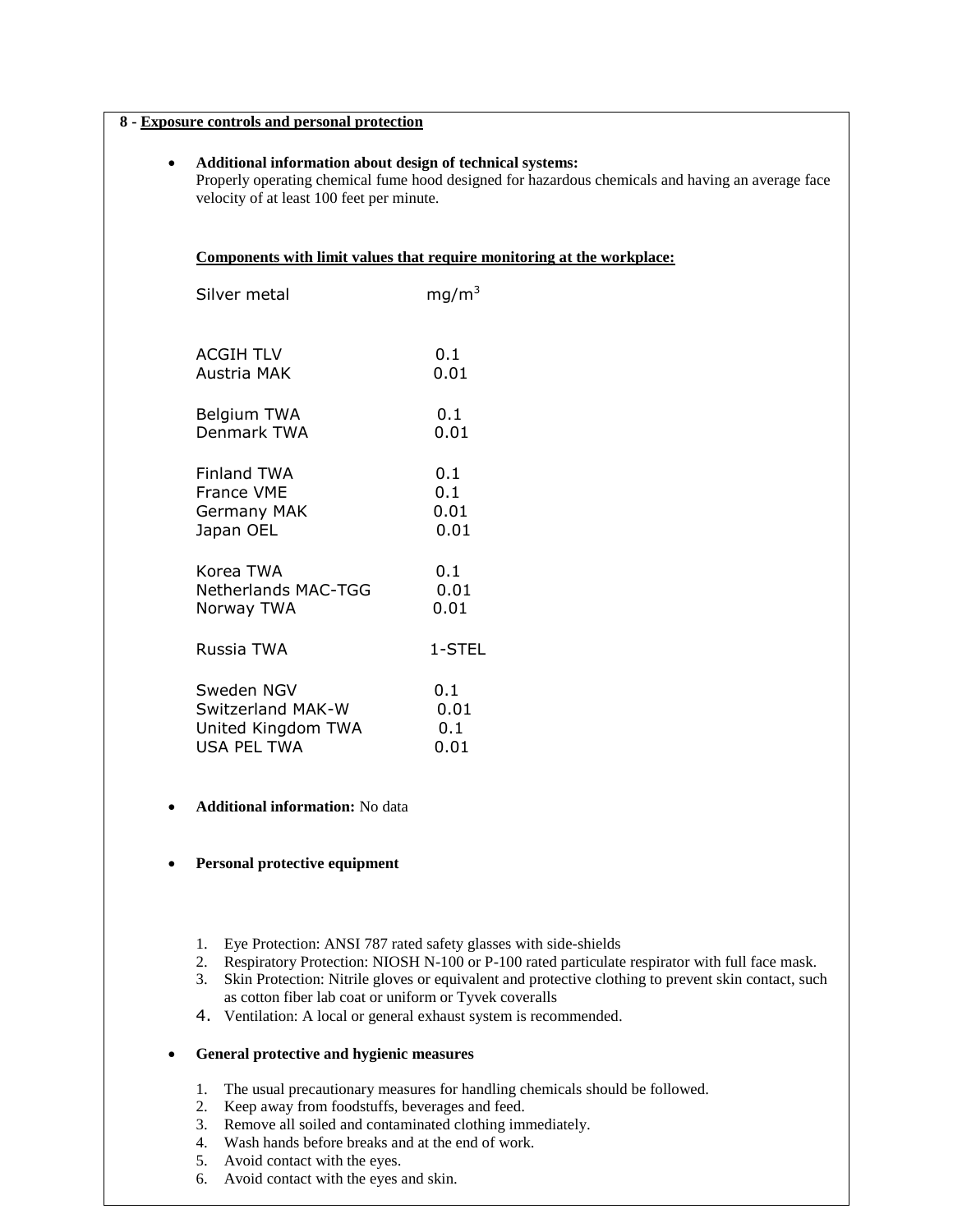#### **9 - Physical and chemical properties:**

## **General Information**

- **Form: Powders**
- **Color:** Gray
- **-** Odor: Odorless

#### **Value/Range Unit Method**

- **Change in condition**
	- **Melting point/Melting range:** 960.8 ° C<br>**Boiling point/Boiling range:** 2210 ° C
	- **Boiling point/Boiling range:**
	- **Sublimation temperature / start:** Not determined
	- **Flash point:** Not applicable
	- **Flammability (solid, gaseous)** Fine power: highly flammable
	- **Ignition temperature:** Not determined
	- **• Decomposition temperature:** Not determined
	- **Danger of explosion:** Product does not present an explosion hazard.

## **Explosion limits:**

- **Lower:** Not determined
- **Upper:** Not determined
- **vapor pressure:** Not determined
- **Density:** at  $20^{\circ}$  C  $10.491$  g/cm<sup>3</sup>
- **Solubility in / Miscibility with Water:** Insoluble / Not determined

#### **10 - Stability and reactivity**

- **Thermal decomposition / conditions to be avoided:**  Decomposition will not occur if used and stored according to specifications.
- **Materials to be avoided:**  Acids Alkali metals
- **Dangerous reactions:** Silver may react with acetylene or ammonia to form shock sensitive compounds.
- **Dangerous products of decomposition:** Metal oxide fume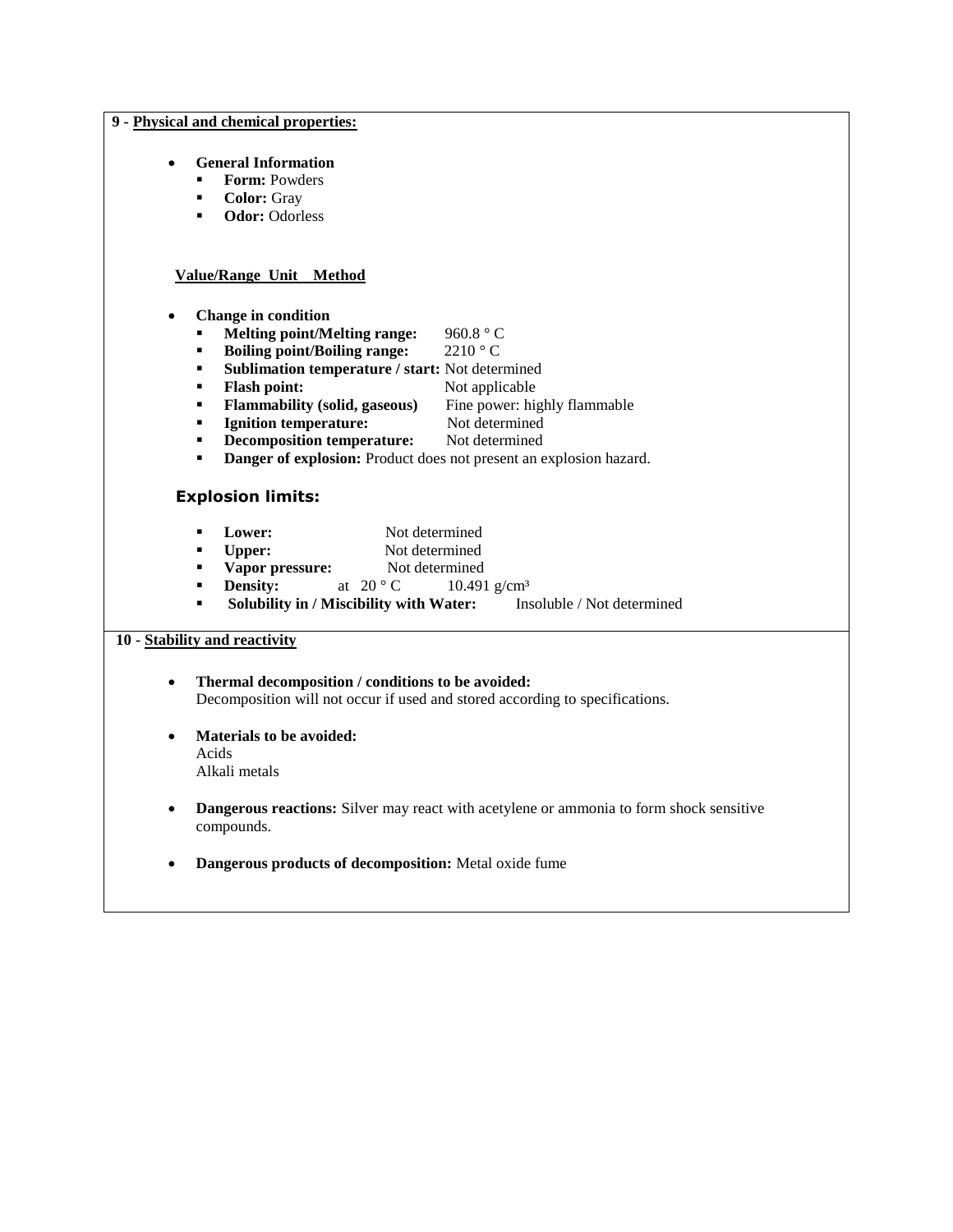#### **11 - Toxicological information**

- **Acute toxicity:**
- **Primary irritant effect:**
- On the skin: Power: Irritant to skin.
- On the eye: Irritating effect.
- **Sensitization:** No sensitizing effects known.
- **Other information (about experimental toxicology):** Tumorigenic effects have been observed on tests with laboratory animals.
- **Subacute to chronic toxicity:**  Absorption of silver compounds by ingestion, inhalation or through broken skin can cause argyria, a permanent bluish-grey discoloration of the skin, conjuctiva and mucous membranes.
- **Additional toxicological information:**

To the best of our knowledge the acute and chronic toxicity of this substance is not fully known. The Registry of Toxic Effects of Chemical Substances (RTECS) contains tumorigenic and/or carcinogenic and/or neoplastic data for components in this product.

## **12 - Ecological information:**

#### **General notes:**

Do not allow this material to be released to the environment without proper governmental permits!

## **13 - Disposal considerations**

#### **Product:**

#### **Recommendation**

Consult state, local or national regulations to ensure proper disposal.

#### **Uncleaned packagings:**

 **Recommendation:**  Disposal must be made according to official regulations.